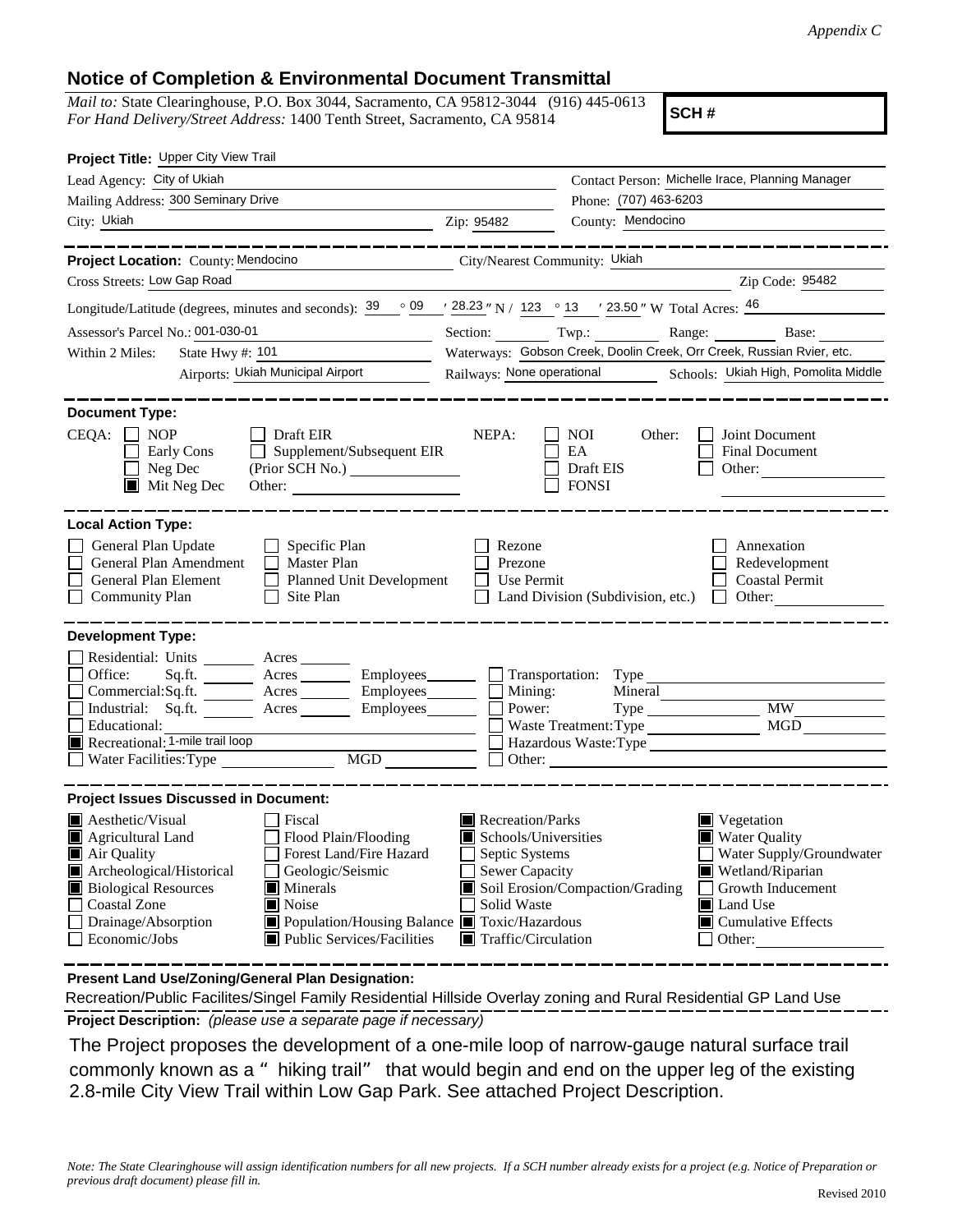## **Reviewing Agencies Checklist**

| Air Resources Board                                                                           |   | Office of Historic Preservation                          |  |
|-----------------------------------------------------------------------------------------------|---|----------------------------------------------------------|--|
| Boating & Waterways, Department of                                                            |   | Office of Public School Construction                     |  |
| California Emergency Management Agency                                                        |   | Parks & Recreation, Department of                        |  |
| California Highway Patrol                                                                     |   | Pesticide Regulation, Department of                      |  |
| Caltrans District #                                                                           |   | <b>Public Utilities Commission</b>                       |  |
| <b>Caltrans Division of Aeronautics</b>                                                       | S | Regional WQCB #                                          |  |
| <b>Caltrans Planning</b>                                                                      |   | <b>Resources Agency</b>                                  |  |
| Central Valley Flood Protection Board                                                         |   | Resources Recycling and Recovery, Department of          |  |
| Coachella Valley Mtns. Conservancy                                                            |   | S.F. Bay Conservation & Development Comm.                |  |
| <b>Coastal Commission</b>                                                                     |   | San Gabriel & Lower L.A. Rivers & Mtns. Conservancy      |  |
| Colorado River Board                                                                          |   | San Joaquin River Conservancy                            |  |
| Conservation, Department of                                                                   |   | Santa Monica Mtns. Conservancy                           |  |
| Corrections, Department of                                                                    |   | <b>State Lands Commission</b>                            |  |
| <b>Delta Protection Commission</b>                                                            |   | <b>SWRCB: Clean Water Grants</b>                         |  |
| Education, Department of                                                                      |   | <b>SWRCB: Water Quality</b>                              |  |
| <b>Energy Commission</b>                                                                      |   | <b>SWRCB: Water Rights</b>                               |  |
| Fish & Game Region # 1<br>S                                                                   |   | Tahoe Regional Planning Agency                           |  |
| Food & Agriculture, Department of                                                             |   | Toxic Substances Control, Department of                  |  |
| Forestry and Fire Protection, Department of                                                   |   | Water Resources, Department of                           |  |
| General Services, Department of                                                               |   |                                                          |  |
| Health Services, Department of                                                                | S | Other: Native American Tribes, in accordance with AB52   |  |
| Housing & Community Development                                                               | S | Other: Local departments, stakeholders and agencies      |  |
| Native American Heritage Commission                                                           |   |                                                          |  |
| Local Public Review Period (to be filled in by lead agency)<br>Starting Date January 18, 2022 |   | Ending Date Febraury 21, 2022                            |  |
| Lead Agency (Complete if applicable):                                                         |   |                                                          |  |
|                                                                                               |   | Applicant: City of Ukiah                                 |  |
|                                                                                               |   | Address: 300 Seminary Ave                                |  |
|                                                                                               |   | City/State/Zip: Ukiah, CA 95482<br>Phone: (707) 463-6203 |  |
|                                                                                               |   |                                                          |  |
| Phone:                                                                                        |   |                                                          |  |
|                                                                                               |   | _______                                                  |  |

Authority cited: Section 21083, Public Resources Code. Reference: Section 21161, Public Resources Code.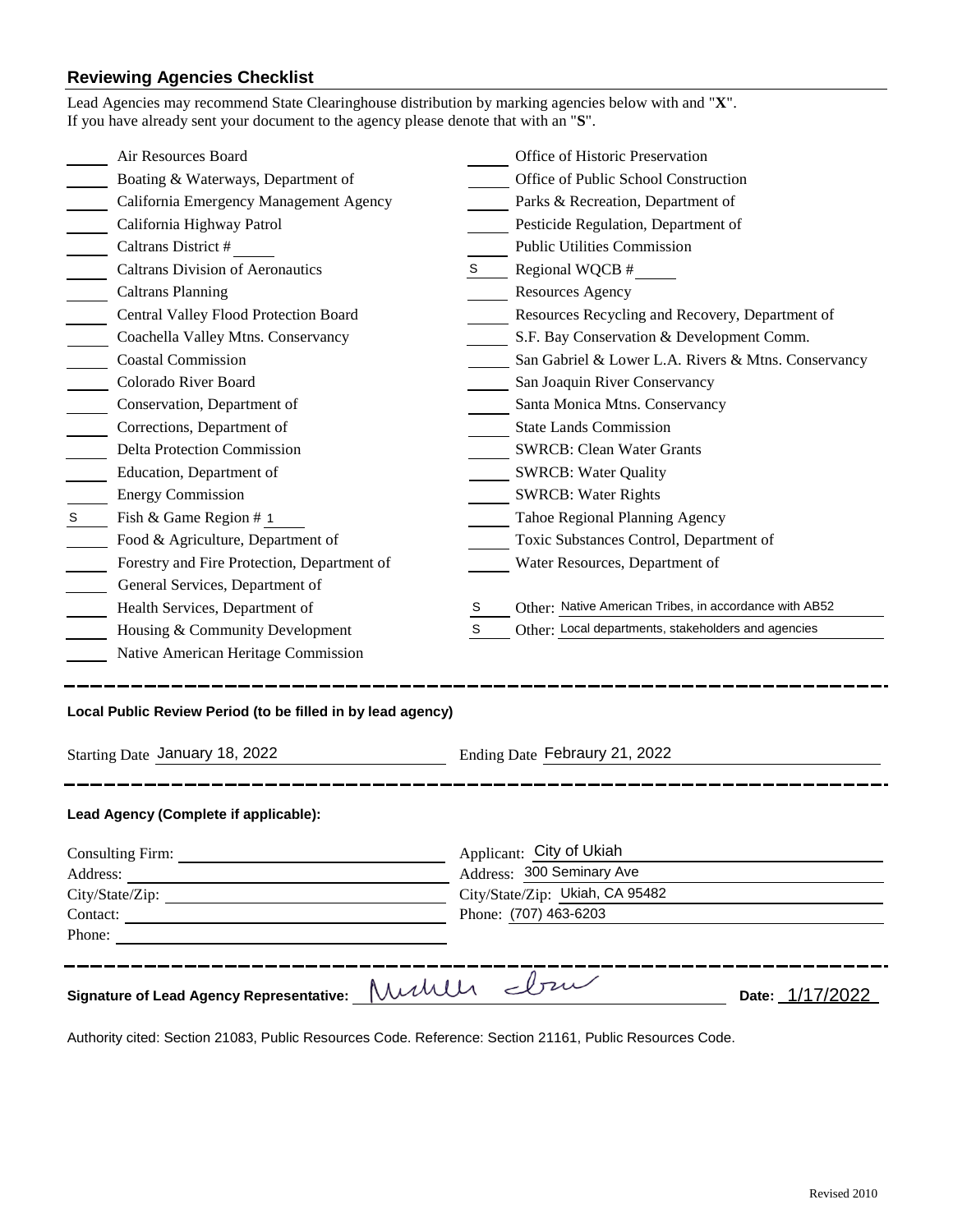# **UPPER CITY VIEW TRAIL PROJECT DESCRIPTION**

## **1. Project Location**

The approximately 46-acre Project site (APN 001-030-01) is situated within the northwestern most portion of the City of Ukiah. The eastern portion of the parcel contains a portion of the Ukiah Municipal Golf Course and is also developed with water tanks. The western portion of the parcel is undeveloped and just south of Low Gap Park, a County-maintained Park that is developed with recreation facilities including the following trails: Orr Creek Trail, East Orr Creek Trail, Shooting Star Trail, Canyon Creek Trail, the Lost Treasure Road, and the City View Trail that the proposed trail would connect to. **Figure 1** below provides a location map.

#### *Figure 1, Project Location*



# **2. Environmental Setting and Background**

The Project area is situated within the Coast Range geologic province. The North Coast Range is comprised of a geologic feature unique to California, the Franciscan Formation, which dictates the vegetative communities. The Franciscan Formation is comprised of serpentine, sandstone, and other sedimentary rocks. This area is characterized by a Mediterranean climate; the winters are cool and wet, and the summers are hot and dry. Annual average temperatures for this region range from about 30 to 100 degrees Fahrenheit.

The Project is located within the Ukiah Valley in central Mendocino County. The Ukiah Valley is located approximately 30 miles east and inland from the Pacific Ocean. It runs north-south for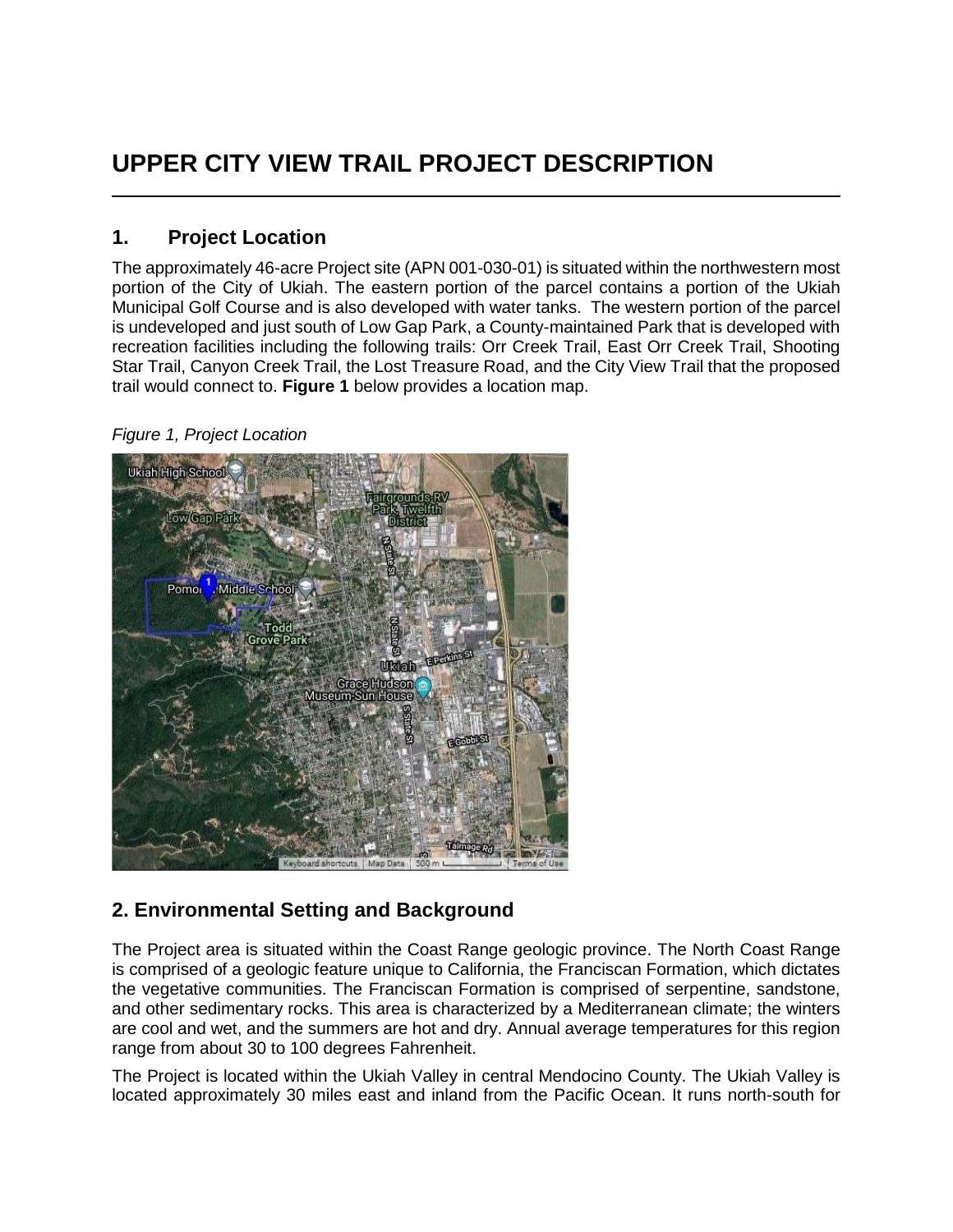approximately nine miles, with a maximum width of three miles, with elevations varying from approximately 600-feet above mean sea level up to approximately 3,000 feet in the hills surrounding the city, including the Western Hills. The Russian River enters the valley at the north end and runs south along the valley floor. Ukiah is located along the Highway 101 corridor and near the east/west intersection of Highway 20, two hours north of the Golden Gate Bridge. Incorporated in 1876, Ukiah is the county seat and largest city in Mendocino County.

Vegetation communities in the area include mixed oak, sparse redwood forest stands, chaparral, and manzanita, with some sparse redwood groves. The proposed trail will run almost entirely beneath a substantial tree canopy cover of natural woodlands consisting mainly of native tree and understory species. The creek nearest the Project is Orr Creek, approximately 0.3-mile north of the proposed trail alignment. There is also an unnamed Class III watercourse in the north portion of the alignment, near the City View Trail connection.

The 2.8-mile existing City View Trail was constructed by the Ukiah Valley Trail Group in 2009 and in 2010 was designated as a park facility in Division 1, Chapter 12, Parks and Recreation Facilities, of the Ukiah City Code (section 1965).

The proposed trail route and design was established by the Ukiah Valley Trail Group (UVTG), a volunteer non-profit organization dedicated to preserving, enhancing, and establishing trails in the Inland of Mendocino County. UVTG staff and volunteers have extensive experience in trail design, building, and maintenance. In 2015, the UVTG developed the Low Gap Park Trail Plan which identifies existing trails within the park, issues and recommendations for existing trails, as well as opportunities for new trails. The proposed Upper City View Trail was one of the trails identified in the plan as a new potential trail.

# **3. Project Components**

The Project proposes the development of a one-mile loop of narrow-gauge natural surface trail commonly known as a "hiking trail" that would begin and end on the upper leg of the existing 2.8 mile City View Trail. The City View Trail is primarily used for hiking, walking, and trail running and is accessible year-round. The new trail will utilize a series of switchbacks to ascend, then traverse approximately one-half mile before descending to return to the upper leg of City View Trail. Beginning from the northern junction with City View Trail, the proposed trail crosses moderate side slopes and utilizes a series of switchbacks through mixed hardwoods with occasional small redwoods to gain elevation. After gaining approximately 200 feet the trail begins its contouring southerly traverse. The proposed trail crosses an unsanctioned "use" trail that climbs steeply to the Ukiah "U." As the trail approaches the southern boundary of the property it descends and reverses direction twice before reconnecting with the southern end of City View Trail. The proposed trail alignment is shown in **Figure 2** below, as well as in **Figure 3** which also shows the existing City View Trail.

Trail grades will vary according to topography with average grades of 7 to 8 percent, for the majority of the trail, with some shorter trail sections in the steeper areas reaching approximately 12 percent. However, this trail route will ensure that the average grade for the entirety of the trail does not exceed the 10 percent threshold suggested in the UVTG standards. The proposed trail will run almost entirely beneath a substantial tree canopy cover of natural woodlands consisting mainly of native tree and understory species (see **Figure 4** below for an example of existing habitat; more photographs are included in **Attachment A**). In accordance with the UVTG design and maintenance standards, the trail will be 2 to 4 feet wide, back sloped to create an angle of repose to the greatest extent possible, and built with a 3 to 5 percent outslope and rolling dips to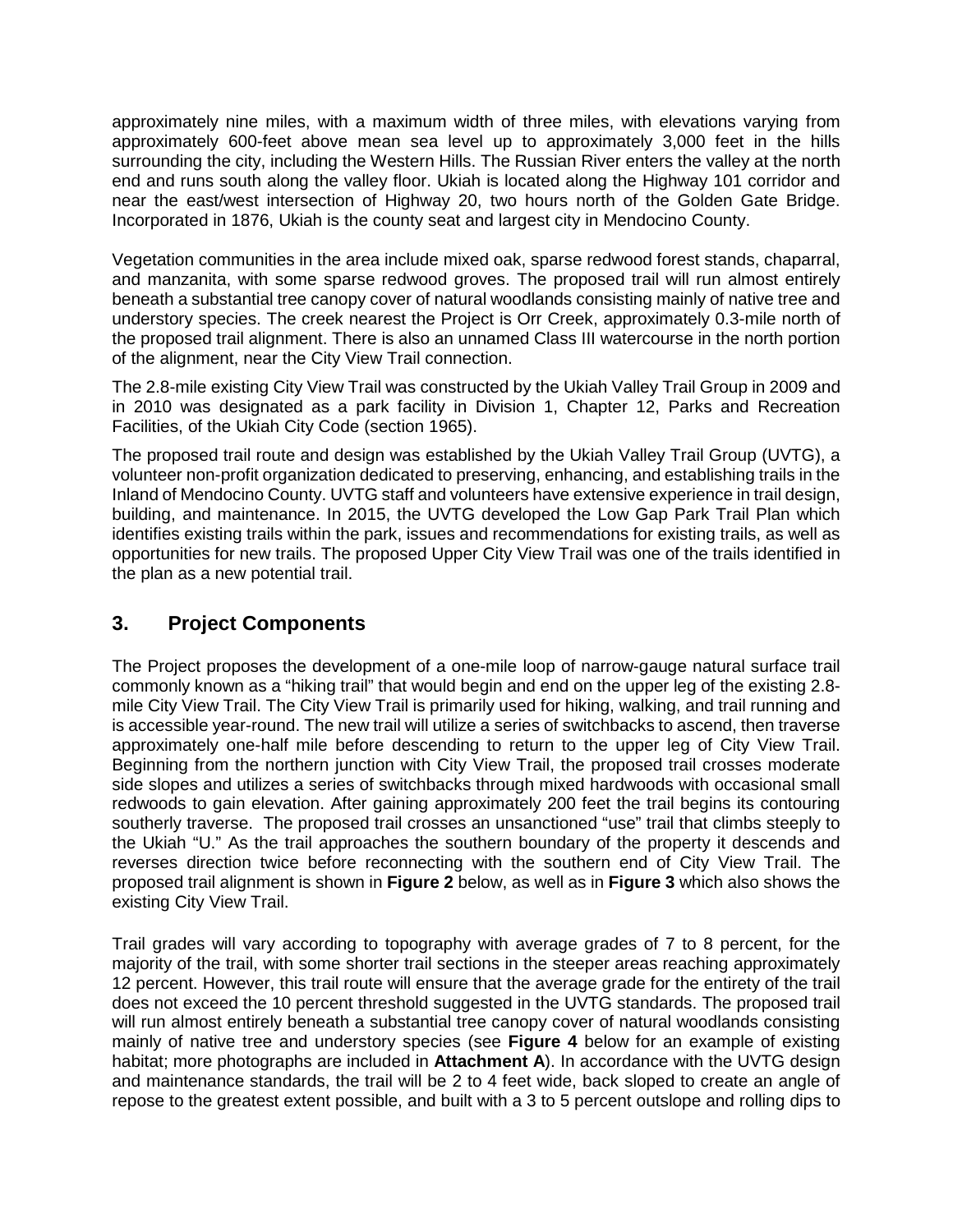allow sheet water drainage. The proposed trail alignment would cross the unnamed Class III watercourse, which is categorized as having no aquatic life present, but shows evidence of being capable of sediment transport to Class I and II waters under normal high water flow. UVTG plans to complete the work during the dry season and the UVTG Design and Maintenance Standards intended to reduce erosion will be implemented. The trail will be assessed annually for the first three years to determine if a crossing such a as footbridge is needed; other techniques such as hardening or the use of a culvert may be used if a footbridge is determined to be impractical. See Section V.4, Biological Resources, for more information.

The proposed trail route and design was established by the UVTG and was selected to maintain consistent slope integrity and to keep disturbances to natural areas at minimal levels. Trimming of encroaching tree branches will be required along portions of the trail. Tree branch pruning, trimming, and root care activities will be limited to those branches that would represent hazards to hikers or cause extensive detours and additional grading for the trail route. The trail crosses a few areas of dense, immature redwood trees of less than 6feet diameter breast height (dbh). Thinning of these small, immature trees will be required to create a trail corridor. Thinning of these dense stands of immature redwoods will reduce fuel load while leaving many small trees on both sides of the trail for continued growth. No trees greater than 6" dbh will be removed for this project.

The proposed trail was also designed with input from the Sanhedrin Chapter of the Native Plant Society, who often collaborates with the UVTG to review trail design to ensure impacts to special status plant species are reduced or avoided. An additional loop was proposed in the original design, but removed from the plan in response to concerns cited by members of the botanical review team in regard to the potential impact to native plants (see Biological Resources section for more information).

The trail will be built in accordance with the UVTG Design and Maintenance Standards (**Attachment B**). Construction is anticipated to take approximately two weeks to complete. Trail construction will be completed mostly by hand tools (McLeod, pulaski, axe, pick, pole saw, hand saw, loppers, shovel, etc.). However, different trail construction methods and tools will be utilized to accommodate the varied topography, vegetation, and other natural conditions on the Project site; this may include the occasional use of power equipment tools such as chainsaws, power wheel barrows, vibra-plates, jackhammers, or small trail dozers designed specifically for trail building. First, vegetation and detritus materials will be removed to establish the trail's path and contour. The trail is designed to minimize impacts on this natural vegetation, but the grading required to establish the 2 to 4-foot wide trail at a relatively even grade will require the removal of groundcover and bushes along its entire length. Base cuts will then be made to remove the uppermost organic layer and expose base soils while causing minimal disturbances to trailside banks. This method also allows the construction of the three percent out-slopes (from the inner edge of the trail to the outer edge) and tapered shoulders to allow water to sheet off the trail, decreasing the potential for erosion, as described in the UVTG trail design standards in **Attachment B**.

The proposed trail will be constructed by UTVG volunteers and the California Conservation Corps. Once constructed, UVTG trail maintenance standards require that natural vegetation be permitted to grow back on the sides of the trail and along the shoulder areas to help maintain the trail base and reestablish its original natural appearance.

Parking will be provided in the existing Low Gap Park parking lot and the trail will be accessed through the main park entrance. Existing restrooms, trash receptacles and water fountains are provided within the park. The trail is intended for hikers only and will be accessible during regular Low Gap Park hours (8:00 a.m. to 9:00 p.m.).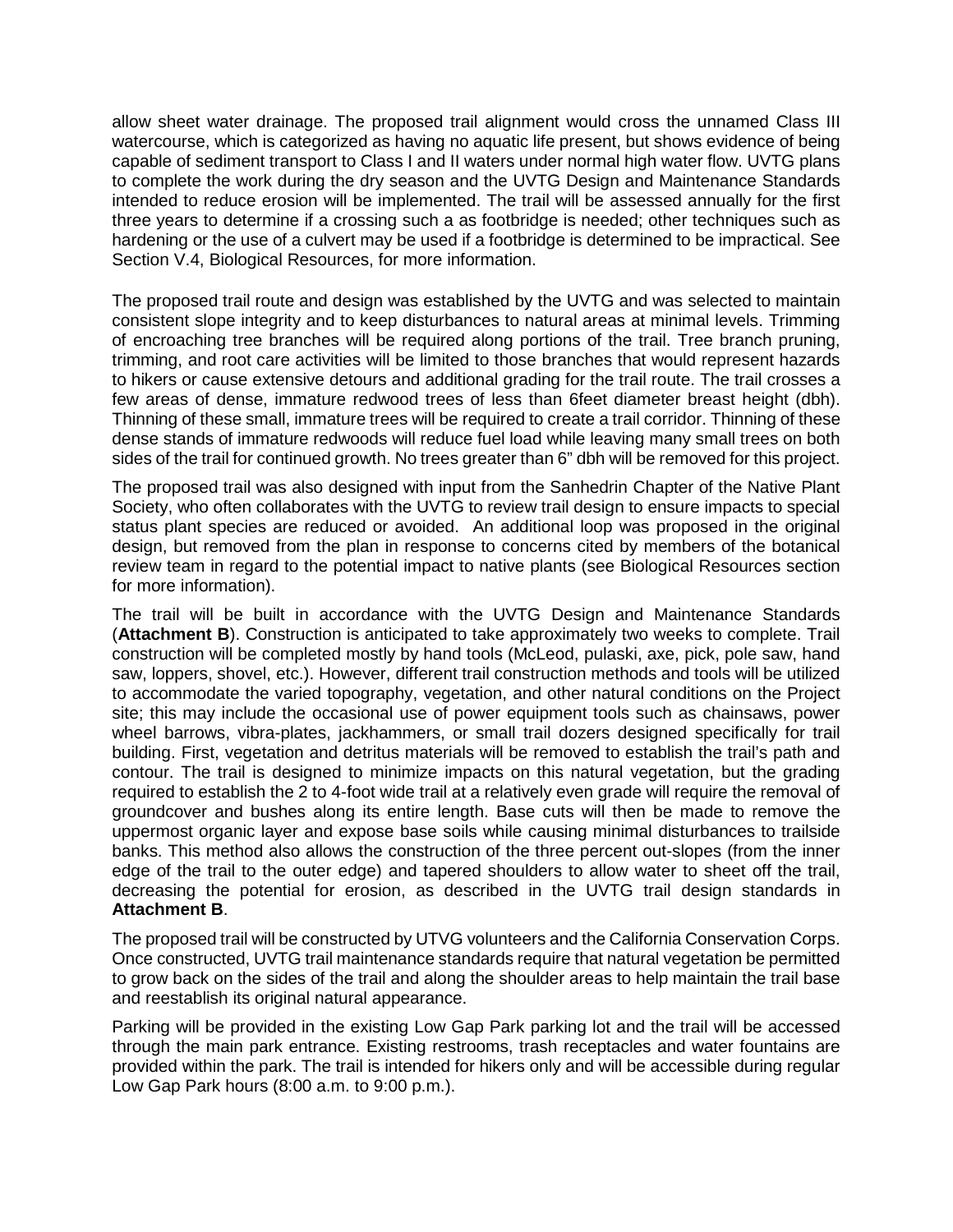The Project will be funded by UVTG through donations collected by the Pacific Medical Redwood Group as a part of UVTG fundraising efforts. Similar to the existing City View Trail, the proposed trail will be predominantly maintained by UVTG volunteers in order to minimize or avoid the use of City Park staff.



*Figure 2, Proposed Trail Alignment*